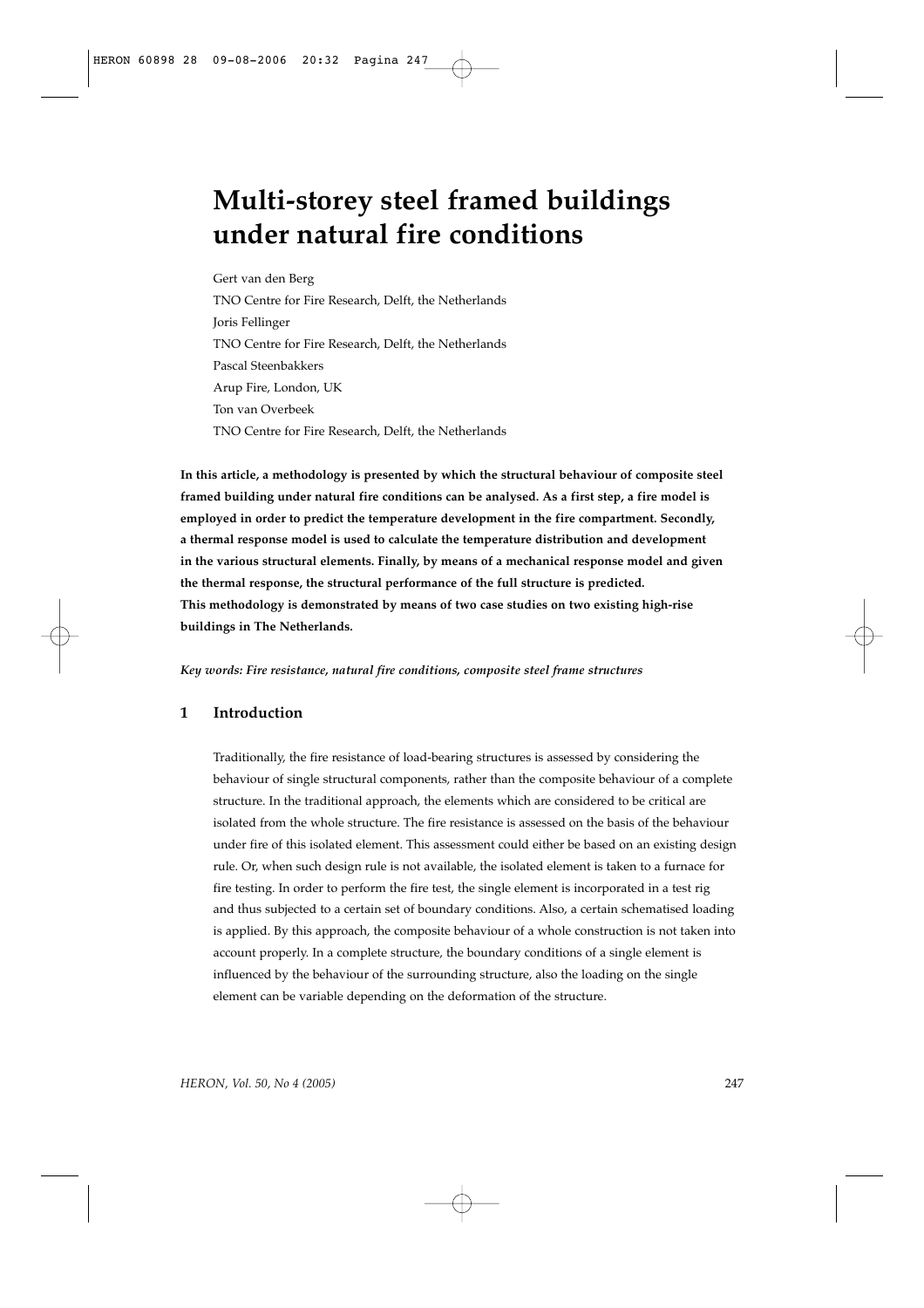Also in the single structural component approach, strongly schematised, standard fire conditions are taken into account. Whereas in reality, fire conditions can be quite different from case to case. Depending on various parameters, such as the amount of flammable material and the ventilation in the fire compartment etc., the fire development in a compartment can differ significantly, both in the time and the temperature regime. This is not taken into account in the standard approach for fire resistance testing.

The Cardington Demonstration project has shown that, under well monitored, fully developed fire conditions, the floors and steel beams of composite steel framed buildings may remain unprotected, without failure of the building structure [1]. In order to use these results for practical design purposes and the conditions under which such conclusions hold were specified more precisely in a subsequent research project. This research project is referred to as the "Cardington (2) project". As a results of this project, operational design guidance with regard to the structural behaviour of multi-storey composite steel framed buildings under natural fire conditions were obtained. The approach developed in the Cardington (2) project is presented in this article.

For a complete analysis of the structural behaviour of composite steel framed building under natural fire conditions, the following models are needed:

- a fire model, by which the temperature development in the fire compartment is predicted as function of the various parameters involved (dimension & lay out of the fire compartment, fire load density, ventilation conditions etc.);
- a thermal response model, by which the temperature distribution and development in the various structural elements (beams, columns, slabs) is predicted, given the thermal loading;
- a mechanical response model, by which the structural performance (deflections, deformations, moment distribution etc.) is predicted, given the thermal response.

These models are further explained in Chapter 3. However, in order to complete the history of this research program, a brief summary of the Cardington Demonstration project is presented first, see Chapter 2. Finally, in Chapter 4, the presented methodology is illustrated with two case studies, which are taken from two existing high-rise building located in The Netherlands.

# **2 Full-scale fire tests**

In the past various full-scale fire tests have been performed. The fire tests which were used in order to calibrate the present modelling are referred to as the Cardington Demonstration project [1].

Within this Demonstration project, a total of 6 full-scale fire tests were carried out within the eight-storey steel framed structure located within the BRE Large Building Test Facility at Cardington, Bedfordshire, United Kingdom. See Figure 1 for a picture of this structure. The fire tests, which were performed can be summarised as follows: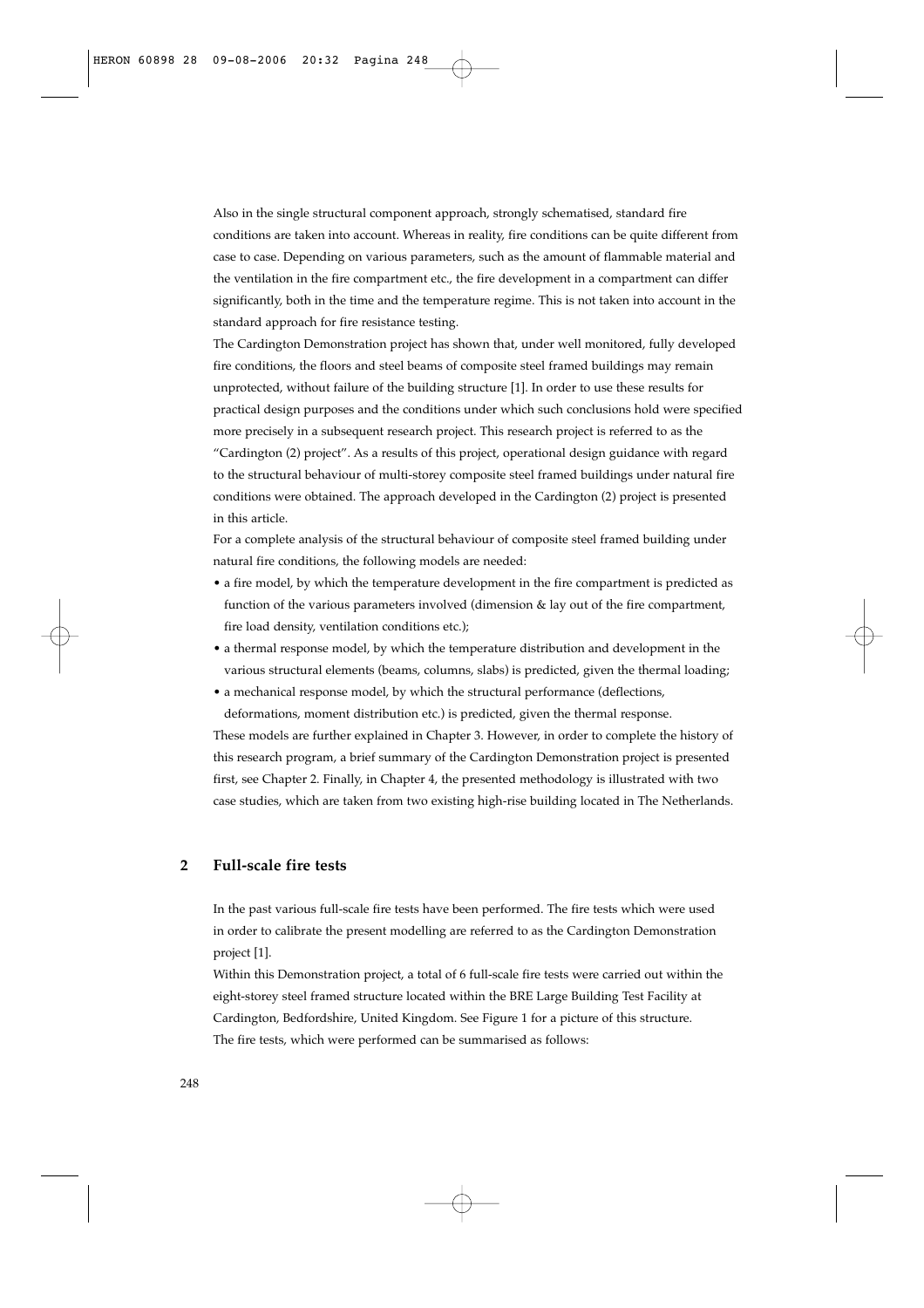- Test 1 restrained beam unprotected beam, heated over 8 meter of its 9 meter length
- at a controlled speed of approx.  $3 10$  °C per minute.
- Test 2 plane frame unprotected beams and protected columns over the entire width of the building, heating was controlled by a furnace. • Test 3 – 1st corner area of the fire compartment was 76 m<sup>2</sup>, fire load 45 kg of wood per square meter.
- Test 4 2nd corner area of the fire compartment was 54 m<sup>2</sup>, fire load 40 kg of
- 
- 

wood per square meter. • Test  $5$  – large compartment area of the fire compartment was 340 m<sup>2</sup>, fire load 40 kg of wood per square meter. This compartment was located between rows  $A - C$  and rows  $1 - 4$ , see Figure 1. • Test  $6$  – simulated office area of the fire compartment was  $135 \text{ m}^2$ , containing "normal" office materials, fire load equivalent of 46 kg of wood per square meter. This compartment was located between rows D – F and rows 3 – 4, see Figure 1.

In Figure 1 a typical floor plan of the building is shown in which the locations of the various fire tests are noted.



*Figure 1. Photo of the steel framed structure at Cardington (left) and floor plan with locations of various fire tests (right)*

The most important finding of the demonstration project was that the eight-storey steel framed structure in Cardington, in which the fire tests were performed, possessed a very significant degree of inherent fire resistance even although the steel floor beams remained entirely unprotected against fire attack.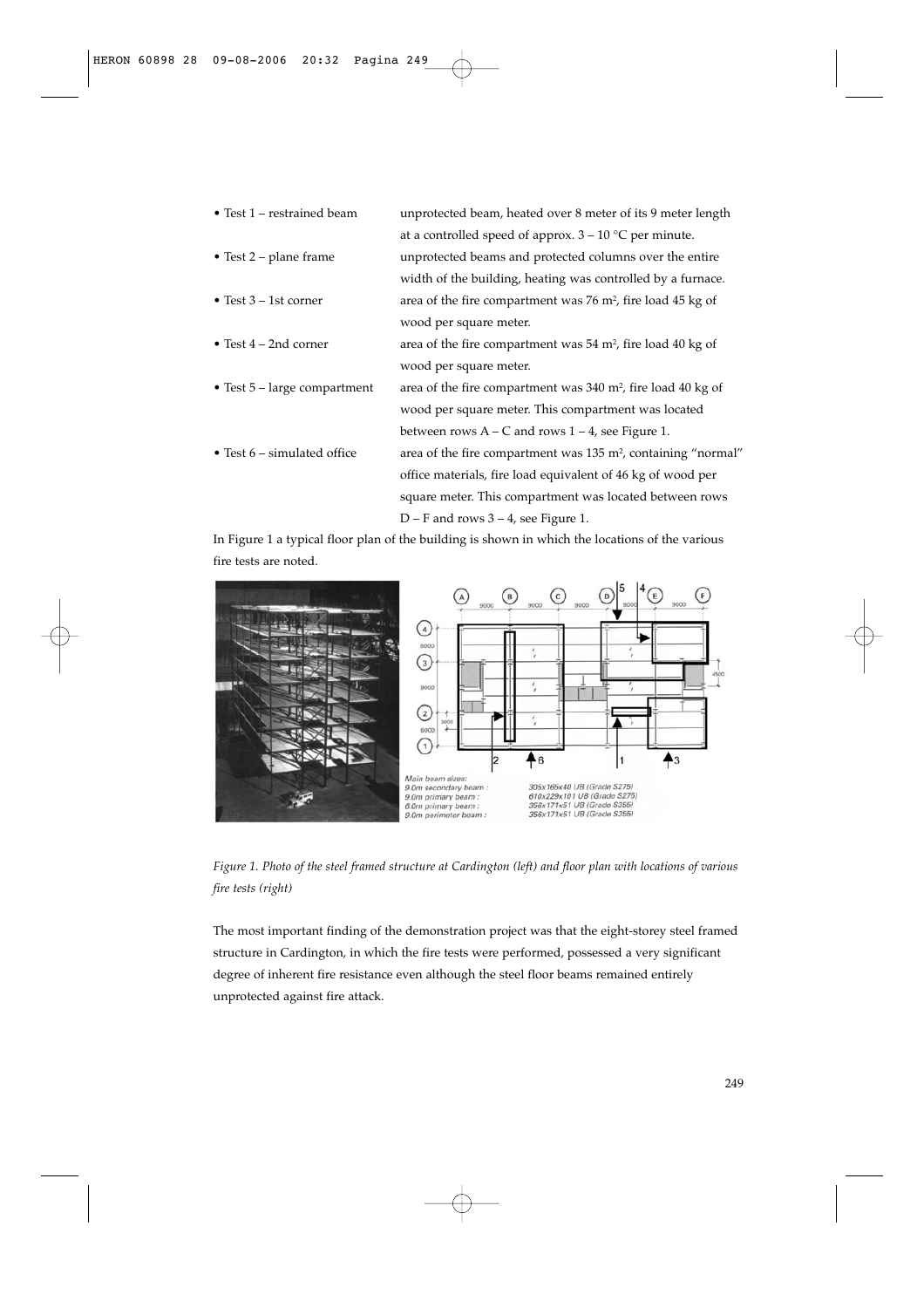# **3 Modelling**

#### *3.1 Fire model*

The fire model utilised for the analyses presented in chapter 4 is composed of a one-zone and a two-zone model as well as a model to switch from the two-zone to the one-zone model [2]. Within the main model, various sub-models are adopted which enable the evaluation of:

- The heat and mass transfer between the inside of the compartment and the ambient external environment through vertical and horizontal openings and boundaries and forced vents (vent model).
- The heat and mass produced by the fire (combustion model).
- The mass transfer from the lower to the upper layer by the fire plume (air entrainment model).

Figure 2 shows a schematic view of the two-zone model and its sub-models for heat and mass transfer. In the two-zone model, the compartment is divided in an upper and a lower layer. In each layers the gas properties (temperature, density, etc.) are assumed to be uniform. The pressure is assumed to be constant throughout the whole compartment volume, except when it is evaluated that mass exchanges through vents.



*Figure 2. Schematic view of two-zone model and associated sub-models*

Some switch criteria are defined so that they represent a limit beyond which one-zone model assumptions becomes closer to the physics of the fire situation than the two-zone model. The switch is made so that the total energy and mass present in the two-zone model system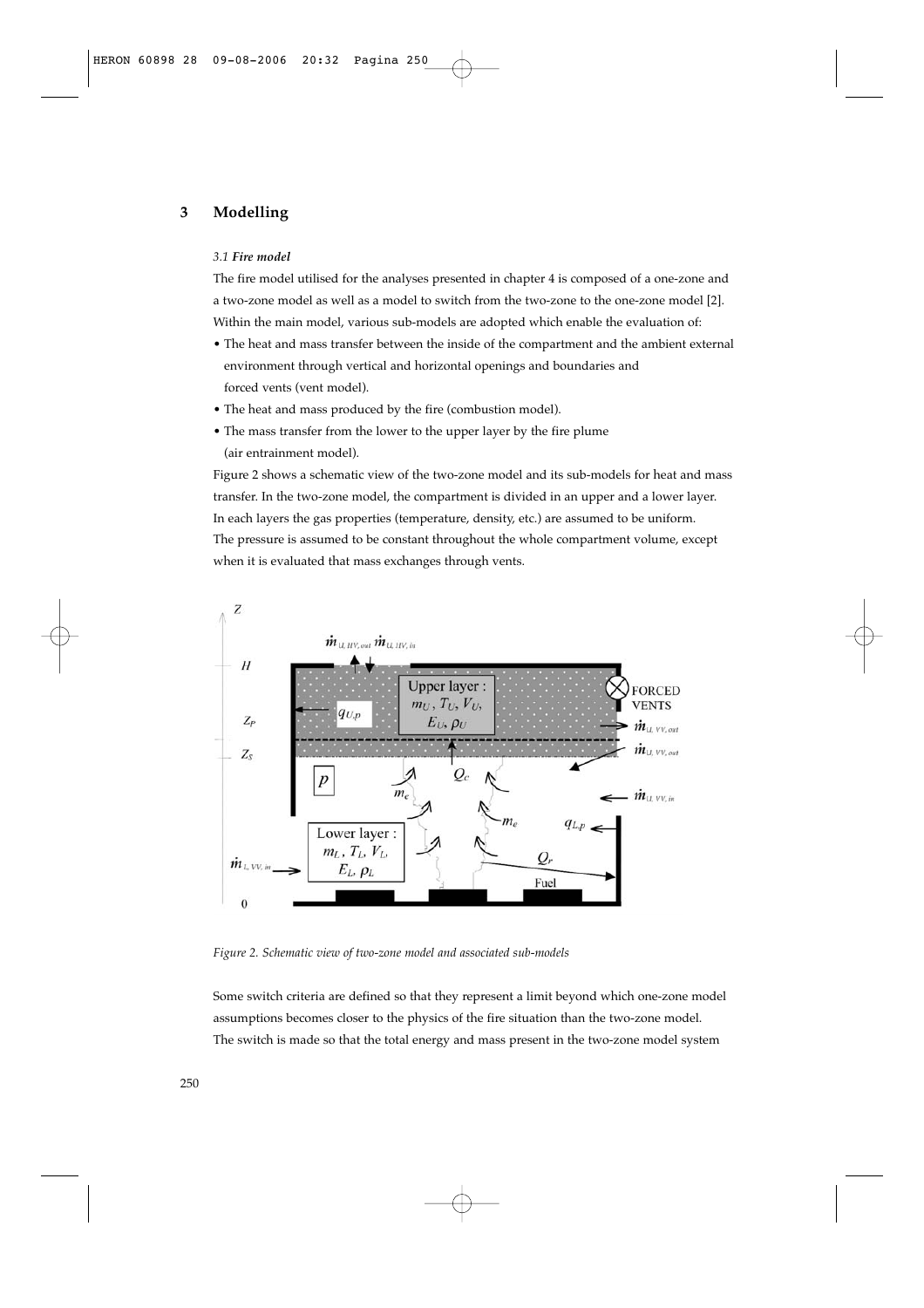at time of switch are fully conserved in the one-zone model system.

Figure 3 shows a schematic view of the one-zone model and its sub models for heat and mass transfer. In the one-zone model, a single zone represents the compartment. In this zone the temperature and density are assumed to be uniform. The pressure is assumed to be constant on the whole compartment volume (except while evaluating mass exchange through vents). The zone is supposed to be opaque. Radiative and convective heat transfers connect partitions to it.



*Figure 3. Schematic view of one-zone model and associated sub-models*

## *3.2 Thermal response*

From the fire model, based on various input parameters, the temperatures in the fire compartment are predicted. From these predicted air temperatures, the structural response will be assessed. This is carried out on the following steps. Firstly, the temperature distribution in the structural members are calculated (thermal response). Secondly, based on the calculated temperatures of the structural members, and given the mechanical loading, the mechanical behaviour of the structure is calculated (mechanical response).

The thermal analysis is performed while the structure is exposed to fire. For a complex structure, the sub-structuring technique is used, where the total structure is divided into several substructures and a temperature calculation is performed successively for each of the substructures. The thermal analysis is made using 2-D solid elements, to be used later on cross sections of the finite elements which will be used in the analysis of the mechanical response. For the calculation of temperatures in beams, the temperature is non-uniform in the sections of the beam, but there is no heat transfer along the axis of the beams. For shells, the temperature is non-uniform through the thickness of the shell, but there is no heat transfer in the plane of the shell.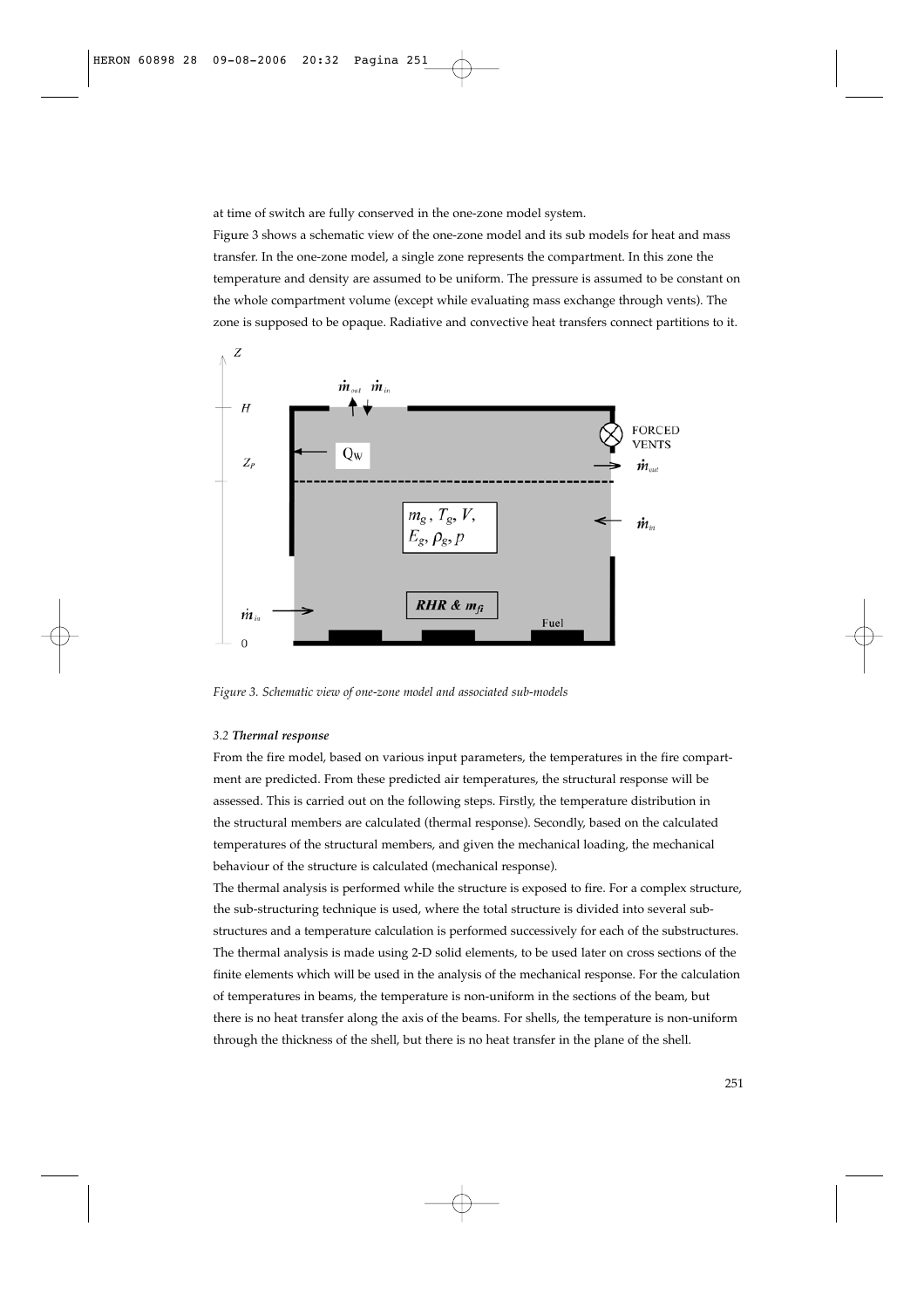#### *3.3 Mechanical response*

For the analyses presented in Chapter 4, the finite element model DIANA is employed [3]. DIANA is a general-purpose three-dimensional finite element programme, suitable for the simulation of the thermal and structural response of structures including physical and geometrical non linear behaviour, dynamic effects and time and temperature dependent problems.

The physical non-linear behaviour of steel has been modelled with a Von Mises yield contour including hardening according to Eurocode 4 [4]. Concrete stress-strain behaviour has been modelled with a Drucker-Prager yield contour for compression including hardening. After evaluation of the effect of the inclusion of cracking, it appeared that the effect on the response was minimal while the effect on the numerical stability was detrimental. Therefore, in the analyses, no additional cracking criterion was applied. Later on, in the newest version of DIANA (8.1), the numerical instability was overcome and cracking could be applied, see the case study of the *Delftse Poort* in Chapter 4.

In the modelling as presented, steel members such as beams and columns and ribs of steelconcrete composite slabs are being modelled with numerically integrated curved beam elements. These beam elements can be subdivided into zones to describe the actual cross sectional shape. Over each zone a time dependent temperature and temperature gradient are prescribed. The slabs have been modelled with numerically integrated curved shell elements, also provided with temperatures and temperature gradients. In both beam and shell elements, embedded reinforcement was placed where appropriate.

If two structural elements are connected to the same node, all degrees of freedom, i.e. the displacements and rotations, are compatible. If appropriate, the joints between structural elements have been modelled as hinges or with different nodes that were tied only for the required degrees of freedom. Figure 4 shows the adopted finite element mesh, which is used to model a typical section of the composite steel/concrete floor. The distribution of the various elements to model this section of the composite floor is primarily chosen with the aim to obtain a proper temperature distribution of the modelled structure.

The simulations have been carried out in an incremental-iterative way. First the mechanical load has been applied. Hereafter, time has been increased incrementally. In each time step, the temperatures increase according to the results of the thermal response analyses. The temperature increase results in thermal expansion and degradation of the mechanical properties. Within each time or load step, the equilibrium has been searched in an iterative way using a secant stiffness approach. Within each iteration, the strain decomposition in each element is also carried out in an iterative way.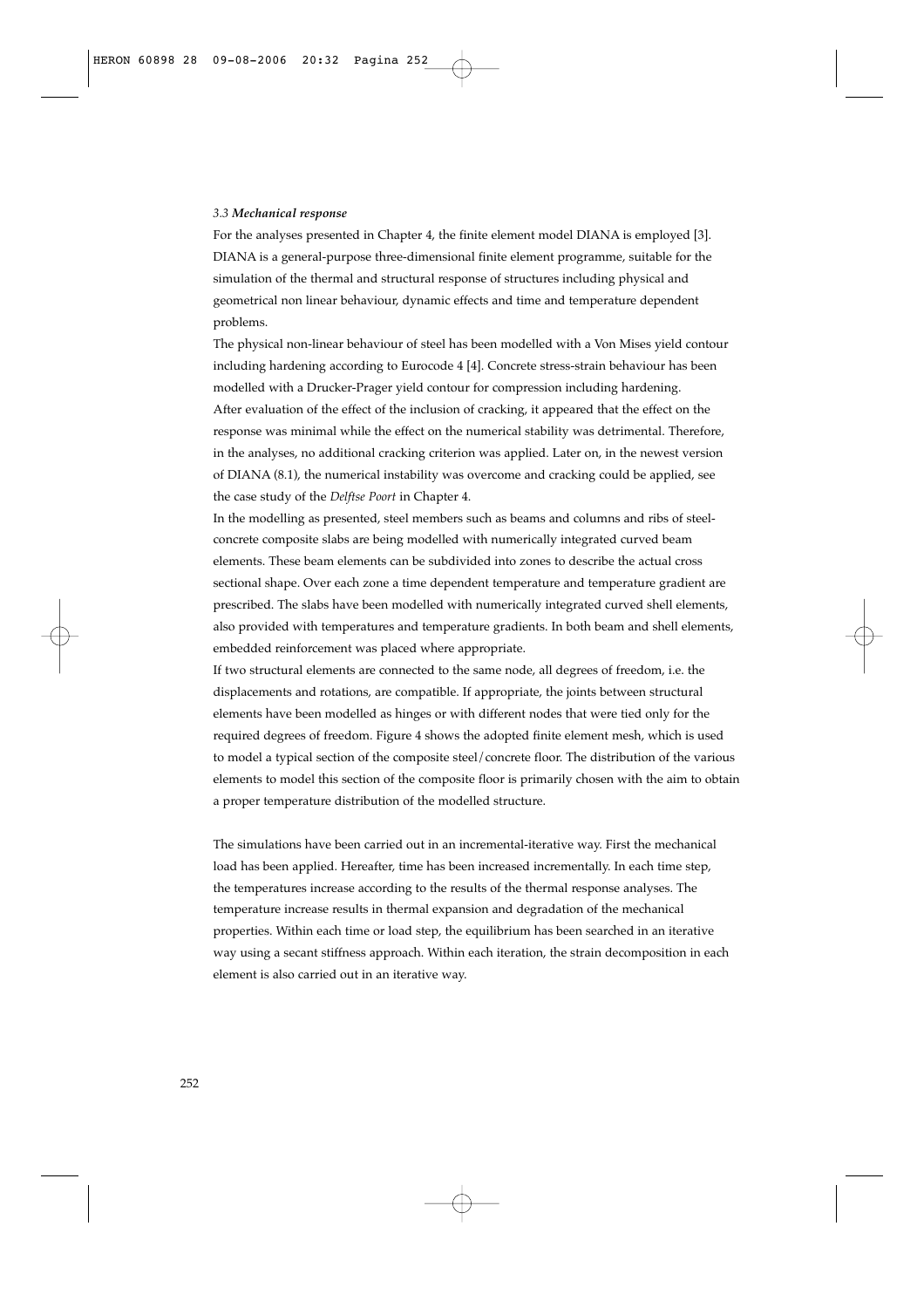

*Figure. 4 Schematic view of finite element mesh of a typical section of the composite steel-concrete floor*

# **4 Examples**

## *4.1 Case: Rembrandt Tower Amsterdam*

## *4.1.1 Introduction*

As a first case, the Rembrandt Tower in Amsterdam, see Figure 5, was analysed using the tools described in the previous paragraphs [5] and [6]. This high-rise office building has a height of 135 m. It consists of a steel frame structure with steel columns in the faced braced by a square concrete core in which the vertical transport systems are incorporated. The floors are made of composite decks using steel sheets supported on steel beams. A typical storey is 3.4 m high and each storey consists of one fire compartment.

Dutch regulations require an equivalent fire safety level in for building beyond 70 m as for buildings lower than 70 m. However, no method is prescribed to assess the safety level. Therefore, one has to use general fire safety engineering principles and tools to meet the requirements. From fire safety engineering it is known that several aspects need special consideration in high rise buildings:

- The smoke movement is affected by the chimney effect, i.e. a natural draught exists in the building which can hamper the smoke spread control.
- Fire spread to other compartments can not be stopped by the fire brigade from the outside of the building. The fire brigade can only attack the fire through the building.
- High hydrostatic pressure differences exist in the suppression systems
- A complete evacuation of the building is takes more time than for a normal building if it is possible at all.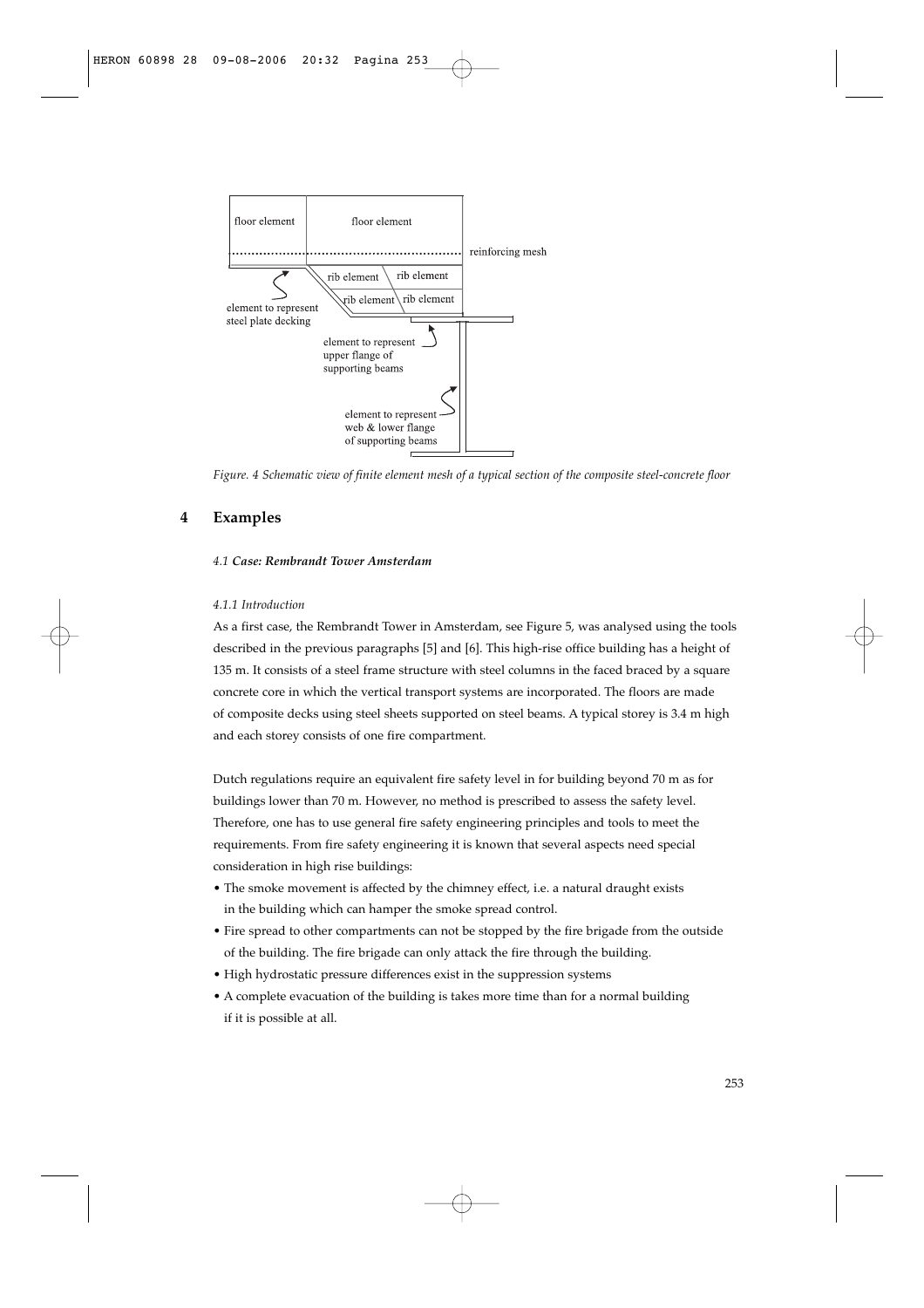The consequences of an eventual collapse with respect to the urban environment are far greater than for a low rise building.



*Figure 5. Photo of the Rembrandt tower office building in Amsterdam (left), cross section of the structural system with the fire exposed storey (middle) and floor plan of the structural system (right)*

#### *4.1.2 Approach*

A finite element model of the structural system of the tower was developed with the computer code DIANA, in which a fully developed fire was assumed in one fire compartment. In order to achieve a consistency of crudeness between the model for the fire development and the structural model, the standard fire was replaced by a simulation of the fire development of a typical fire compartment in the building with the computer programme Ozone [3], i.e. the model described in chapter 3.

The size of the braced steel columns reduces towards the top because of the lower loads. A simple fire analyses of the columns at each storey, based on the standard fire exposure, showed that the columns at the 21<sup>st</sup> storey were most critical, see Figure 5. Therefore, this storey was modelled. In order to optimise the design, the FE model was used for three design scenario's:

- 1. the insulation of each member according to a standard design analyses of the single element with the initial applied load and the natural fire exposure.
- 2. no insulation on the beams and 20 mm of Promatect-H on the columns.
- 3. without any insulation on both the steel columns and the steel beams but partition walls dividing one storey into four fire compartments.

## *4.1.3 Fire development*

The fire development was modelled with Ozone. Since, most office spaces in the tower are furnished without partition walls, one big compartment was modelled of 32.4 x 32.4 m excluding the central core of 14.4 x 14.4 m. Ozone assumes one-dimensional heat conduction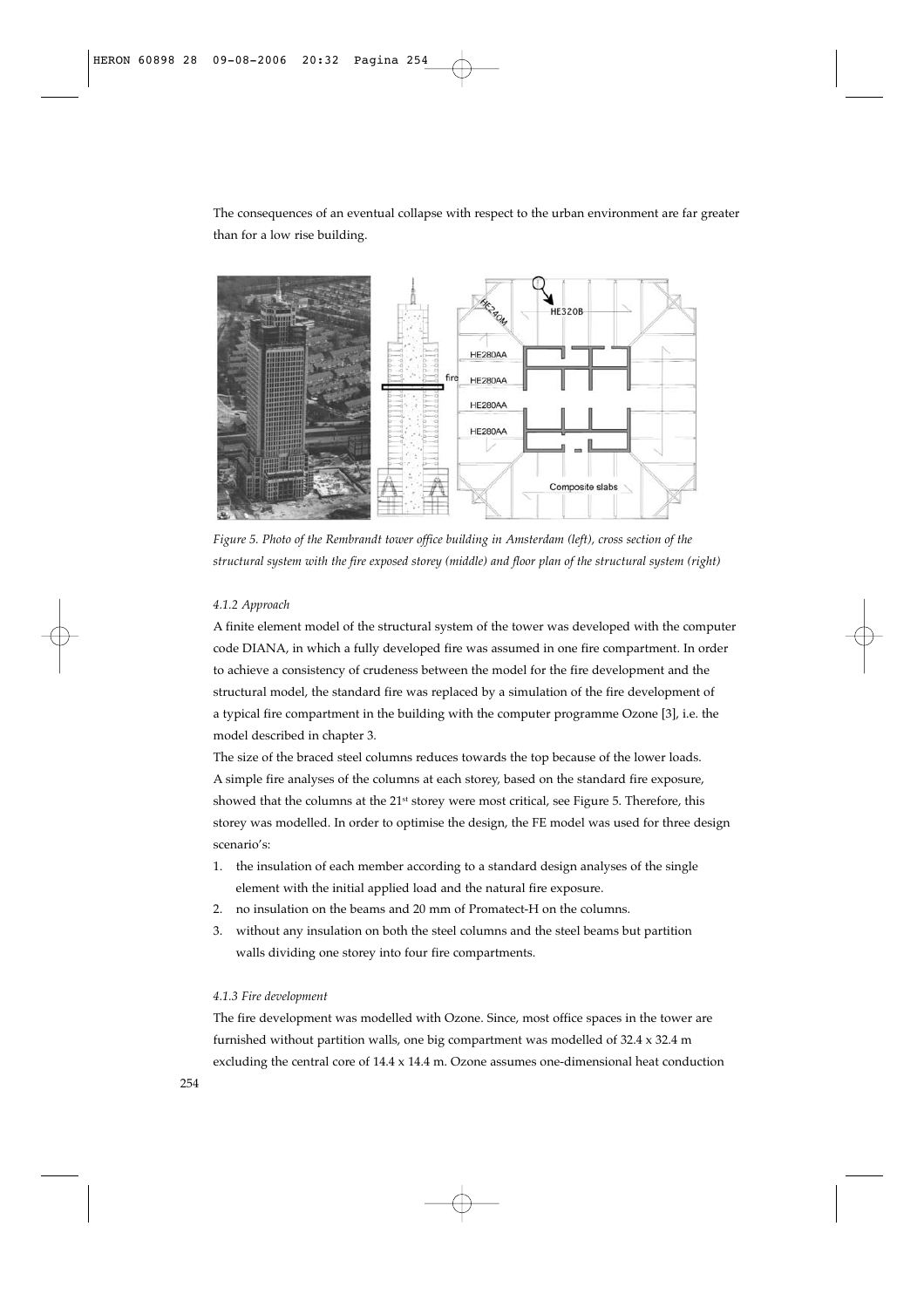through the boundaries. The actual thermal properties of the concrete core, the composite floors and the sandwich construction of the façade (steel sheet – mineral wool – granite) were modelled with nominal values for concrete, steel and mineral wool as given by the programme. The characteristic value with 80 % reliability of the fire load density in standard offices was used of 593  $MI/m<sup>2</sup>$ .

A big uncertainty is the ventilation resulting from the breaking of the windows. A small parameter study showed that the effect of the assumptions for the breaking of the windows on the temperature of the steel members in the compartment is relatively small. The results based on the assumption that all windows break directly at the start of the fire were finally used as input for the finite element model.

#### *4.1.4 Thermal response models*

Separate finite element models were made for the determination of the time dependent and non-uniform temperature distribution of cross sections of the steel concrete composite slab, the regular HE280AA beams and the heavy corner beams HE240M. The temperature of the columns was obtained by Ozone, as a uniform temperature distribution could be assumed for these columns which were exposed from all four sides.



*Figure 6. Cross sectional models for the determination of the thermal response of the steel concrete composite deck after 75 min. of fire exposure (left), the bare regular beams after 50 min. (middle) and the bare corner beams also after 50 min. (right)*

#### *4.1.5 Structural response model*

The entire floor of the 21<sup>st</sup> level was modelled including the columns. For the scenario in which the fire compartment was reduced to  $\frac{1}{4}$  of the floor area of that storey, one additional floor was modelled on top of the fire exposed construction representing the rest of the building in order to simulate the capability of the higher floors to redistribute the vertical loads to the unexposed columns.

At the bottom side and top side, the columns were modelled with clamped supports, the top side allowing for vertical displacements. At the top side of the columns, the momentary part of the vertical loads of the rest of the building were applied, considering partial safety factors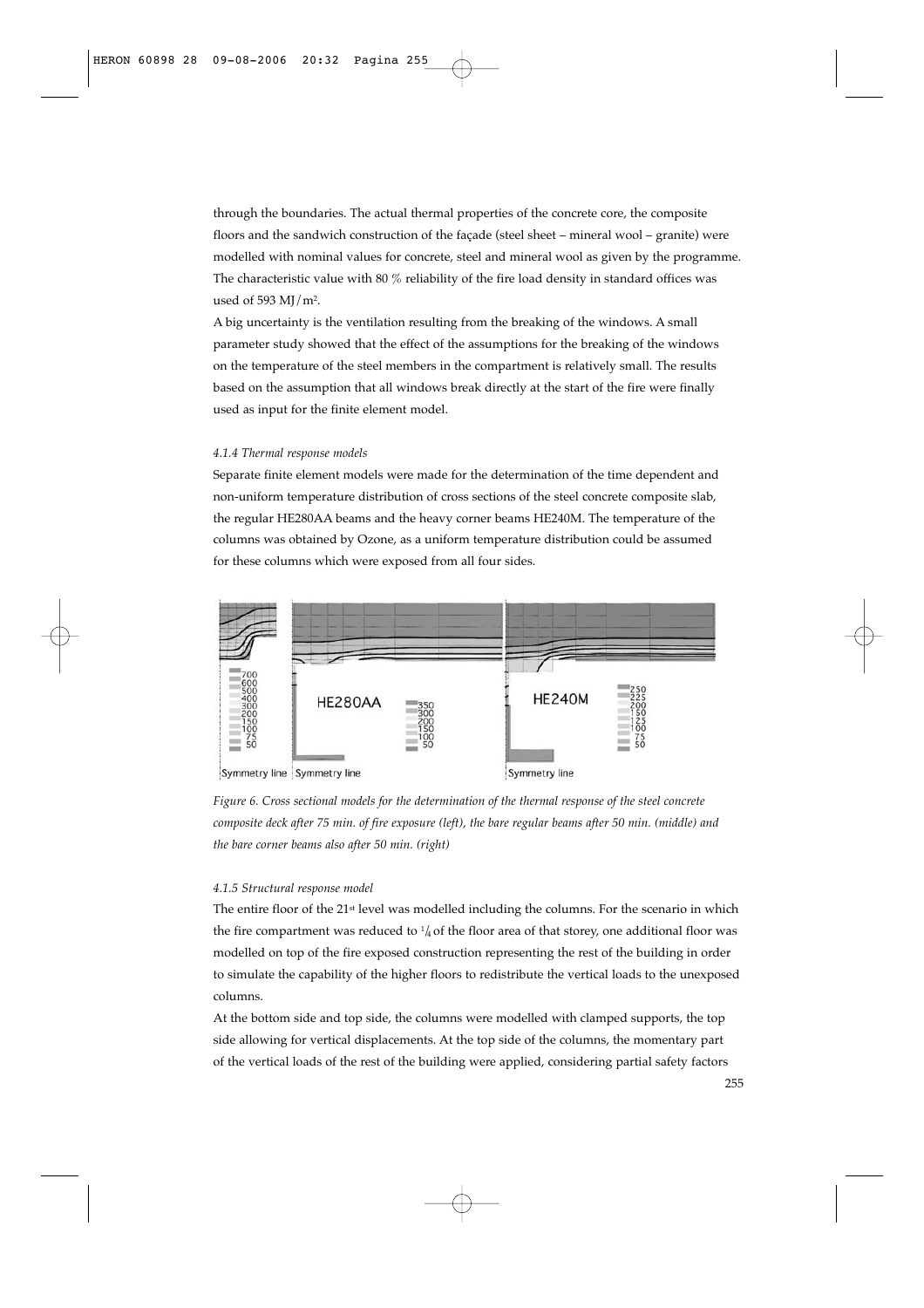equal to unity, which is in accordance with the recommended values in national and international codes for the fire situation.

The beams, columns and reinforced ribs of the composite slabs were modelled with numerically integrated beam elements based on the Mindlin-Reissner theory. The reinforced concrete deck was modelled curved shell elements. The steel sheet was modelled as reinforcement, considering a separate temperature development for the lower flange, the web and the upper flange. The non- linear temperature distribution in the ribs and the deck obtained with the thermal response models were simplified to linear temperature distributions over the beam and shell elements. For that purpose the average temperature was taken equal to the average temperature over the symmetry line of the thermal response models and the thermal gradient was derived such that the temperature of the reinforcement in the structural model equalled the temperature of the node in the thermal response model at the location of rebar. From the structural models it was learnt that the deflections during fire were primarily driven by the thermal deformations rather than the applied loads. In design scenario 1 and 2, no failure occurred during the entire fire duration. In the cooling phase, the deflections reduced. In design scenario 3, the columns collapsed after 38 minutes. It appeared that the cold construction above the fire compartment was not capable to redistribute the loads sufficiently.



*Figure 7. Collapse of the columns after 38 minutes in the scenario with partition walls dividing the floor plan into 4 fire compartments without any insulation on the steel columns and the steel beams (left) and displacements after 95 minutes without for the scenario with no insulation of the beams but 20 mm Promatect-H on the columns (right)*

## *4.2 Case study Delftse Poort*

The building named *Delftse Poort* (1991) is currently still the highest building (150 m.) of The Netherlands and located close to Rotterdam Central Station. The building comprises four parts constructed of pre-cast concrete. In this case, the fire resistance with regard to collapse in case of a fire at the 25<sup>th</sup> storey of building part 1, see Figure 8, was studied. The fire compartment that is modelled is in use as an office area. Although the building is equipped with a sprinkler system, in this case study it is assumed that the sprinkler system malfunctions [7].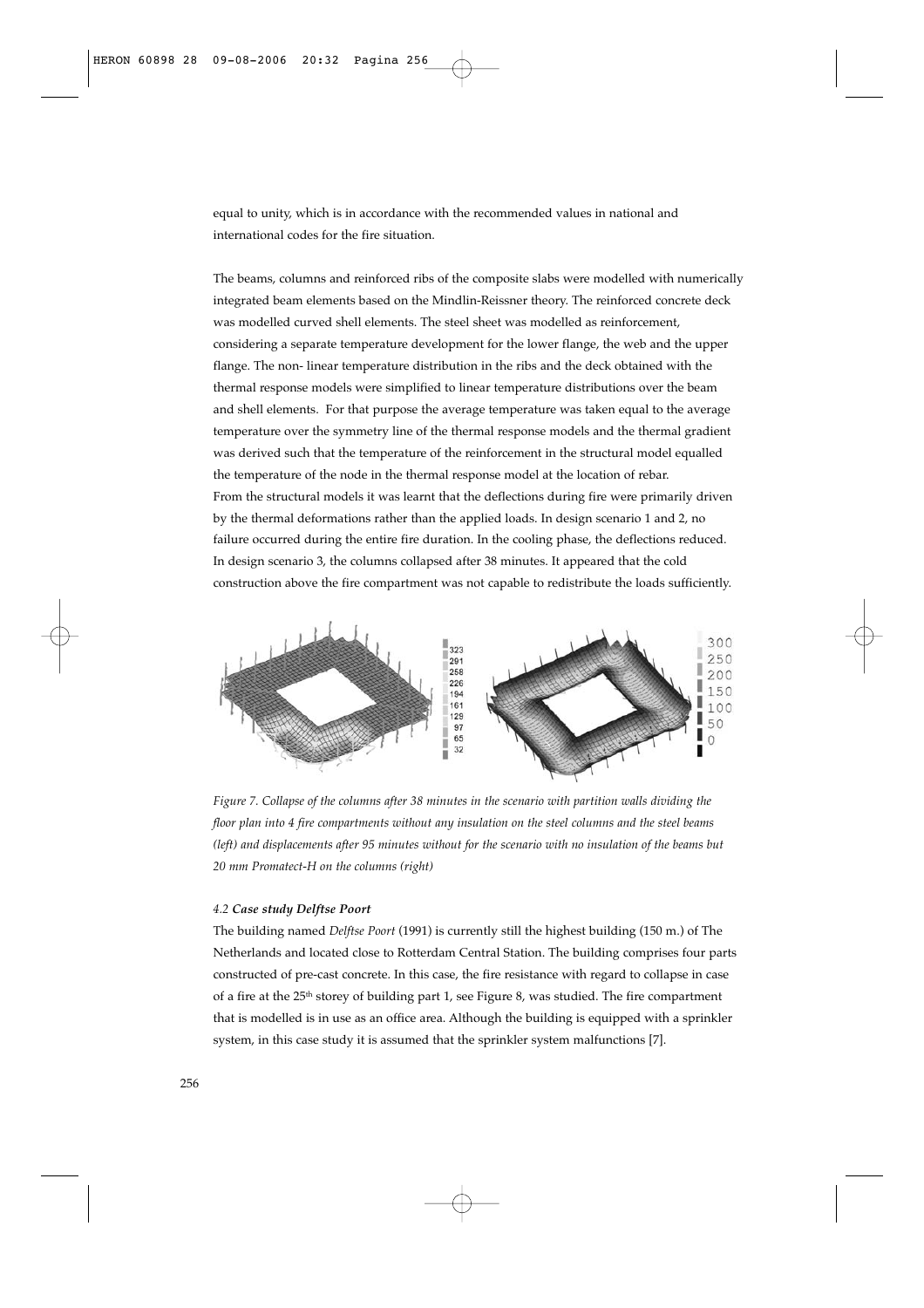

*Figure 8. Floor plan of 25<sub>th</sub> storey. Left: Structural core with e.g. the elevator shaft. Middle: Office area constructed with prefabricated concrete elements. Right: Shaft and emergency staircase*

## *4.3 Results*

## *4.3.1 Natural Fire Model*

Once again, the breaking of the window has an important effect on the development of the fire. However, opposite to a steel framed structure, it was not possible to predict in advance would be most severe. Therefore, three scenario's were evaluated, i.e.

- 1. Fast fuel controlled scenario
- 2. Slow oxygen controlled scenario
- 3. Intermediate scenario

The first two scenarios describe the outer borders of the spectrum of possible time-temperature curves. The third scenario is a best guess based on engineering judgement.

## *4.4 Thermal response model*

The fire compartment is not fully taken into account in the system approach. Only that part of the fire compartment that is build up of prefabricated concrete elements is taken into account in the thermal response and mechanical FEM models. The uniform time temperature curves calculated by use of Ozone are applied as a boundary condition to three different thermal response models representing respectively the wall of the 25<sup>th</sup> storey except for the column, the column of the 25<sup>th</sup> storey and the floor elements of the 26<sup>th</sup> storey (see Figure 9). The floor of the 25th storey is considered "cold".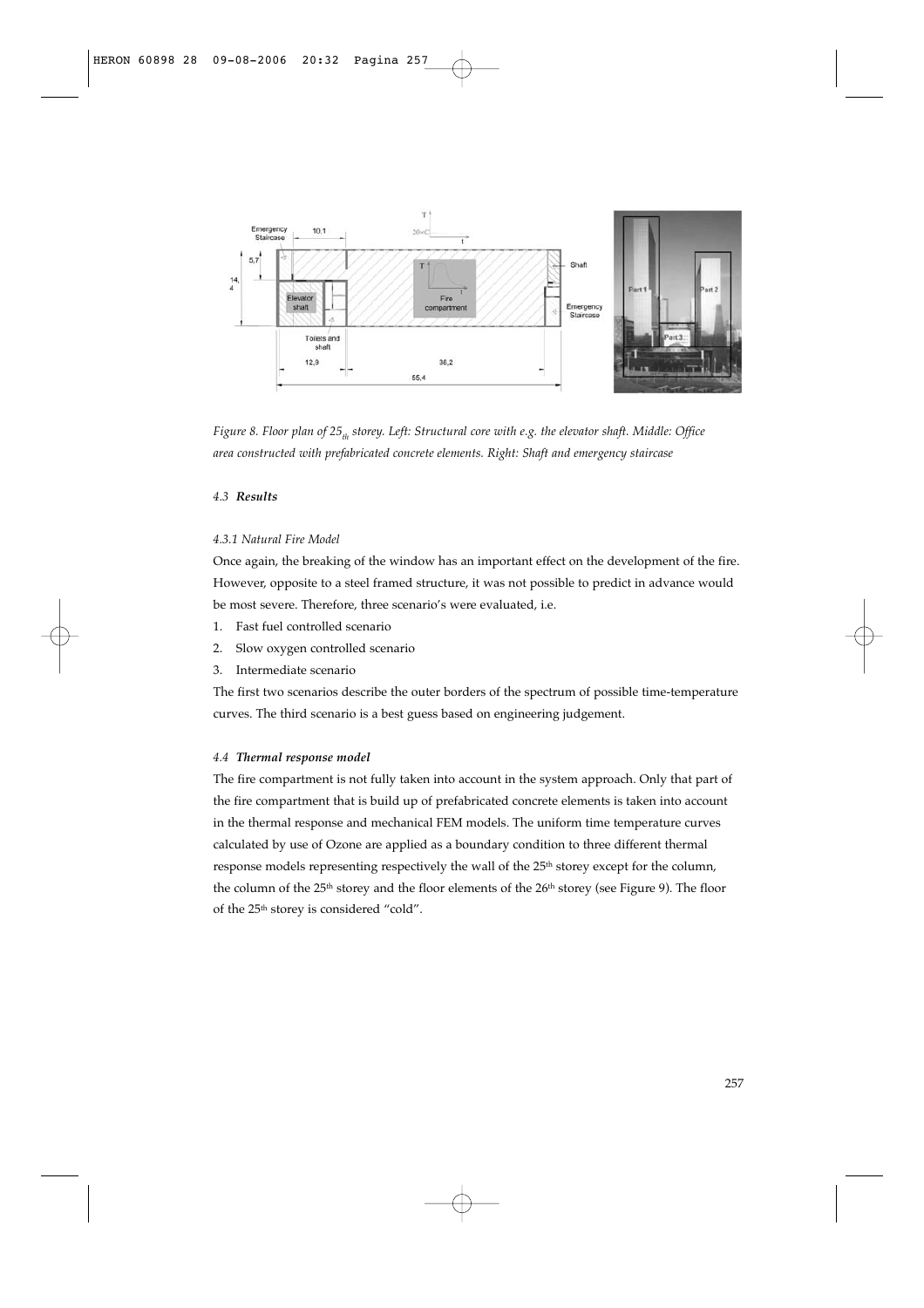

*Figure 9. From left to right: wall model – slow scenario, floor model – intermediate scenario and column model – fast scenario, all taken at times at which the maximum air temperature is reached*

#### *4.5 Mechanical FEM model*

In figure 10 the finite element mesh is presented together with the boundary conditions in a cross-section. The curved shell elements at the bottom and the top of the model represent together with the constraints at the bottom and the top of the model, the structure below and above the model. At the left side of the model, where it meets the structural core of the building, the translation in Z-direction is fixed.



*Figure 10. Final mechanical FEM model (left) and boundary condition (right)*

When the structure is heated up by the fire the floor expands in both directions. In global X-direction this expansion is more restrained compared to the global Z-direction. This restraint leads to a distributed load on the wall in global X-direction of approximately 350 kN per repetitive structural element of 1.8m'.

Furthermore the upper part of the wall, the column and the lower part of the wall of the 25<sup>th</sup> storey are heated up by both an average temperature and a temperature gradient. This average temperature has little influence on the mechanical behaviour because the structure just moves upwards. The gradient however leads curvature that is partially restrained by its surrounding structural parts. Consequently a change in the bending moments results.

It is found, that the top part of the column of the 25<sup>th</sup> storey is a weak part of the structure in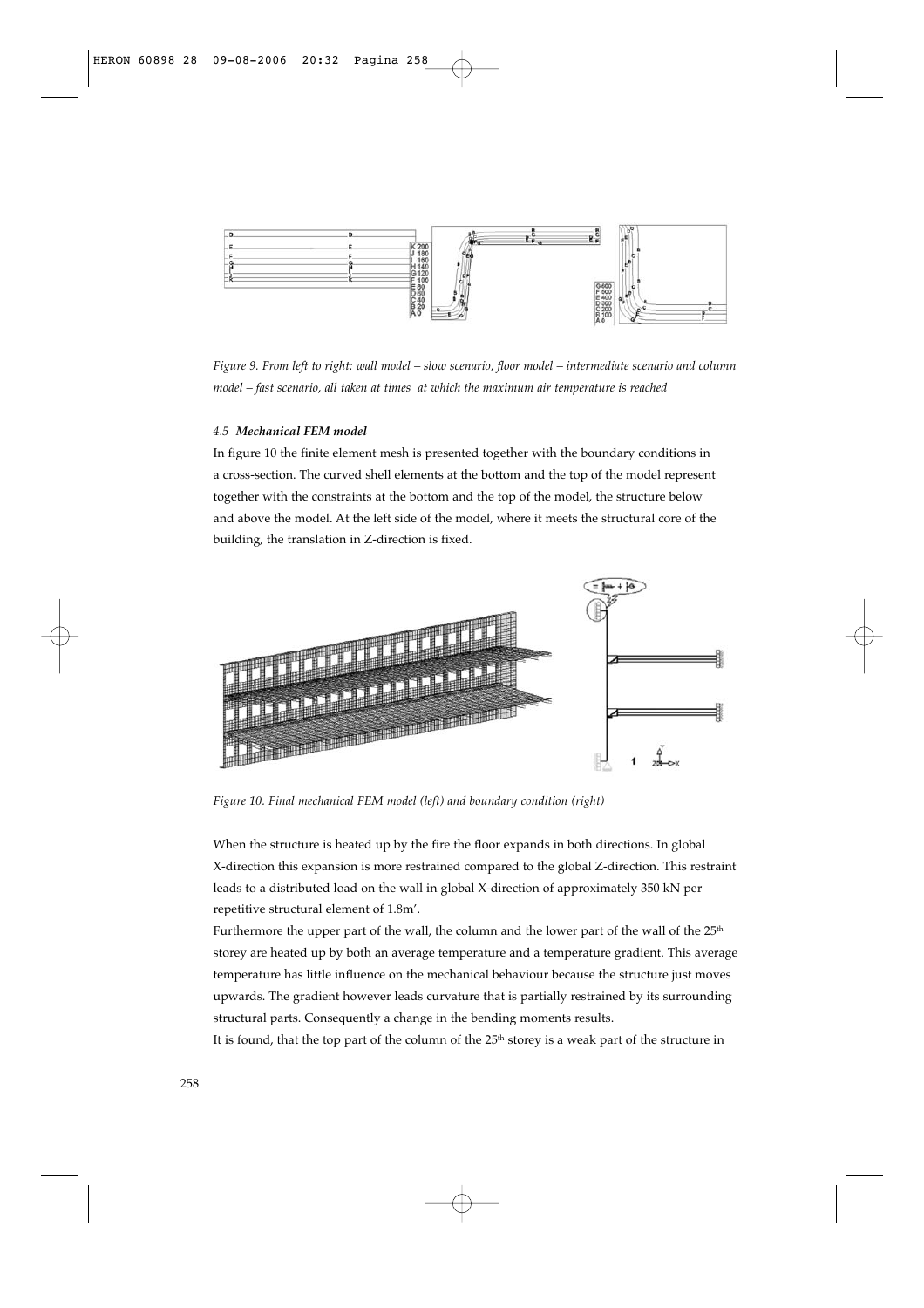case of fire due to a relatively small moment of inertia. Furthermore the distributed load on the wall caused by the restrained expansion of the floor leads to an extra "negative" bending moment at the top of the column. The relatively cold rear side of the column cracks horizontally and the concrete at the hot front side of the column crushes.



*Figure 11. Thirty times enlarged deformation in case of slow –scenario with soft interface configuration* 

## **5 Conclusions**

A methodology has been developed by which the structural behaviour of composite steel framed building under natural fire conditions can be analysed. As the first step in this methodology, a fire model has been employed in order to predict the temperature development in the fire compartment. Secondly, a thermal response model was used to calculate the temperature distribution and development in the various structural elements. Finally, by means of a mechanical response model and given the thermal response, the structural performance of the full structure can be predicted. This methodology was successfully validated against full scale natural fire tests in the Cardington building in the UK. The practical relevance was demonstrated by means of two case studies on existing high-rise buildings in The Netherlands. The first case study focussed on the building named Rembrandt Tower in Amsterdam (135 m height). The second case study dealt with the building named Delftse Poort (1991, 150 m. height) located close to Rotterdam Central Station.

These two case studies provide a crucial understanding of the failure modes, which could develop in case of fire in those buildings. Using the methodology leads to an improved structural design. In this way the methodology can contribute to the safety level of vulnerable high rise buildings.

#### *Acknowledgement*

The authors wish to thank ECSC for the financial support for the research projects into the Natural Fire Safety Concept as well as both Cardington projects.